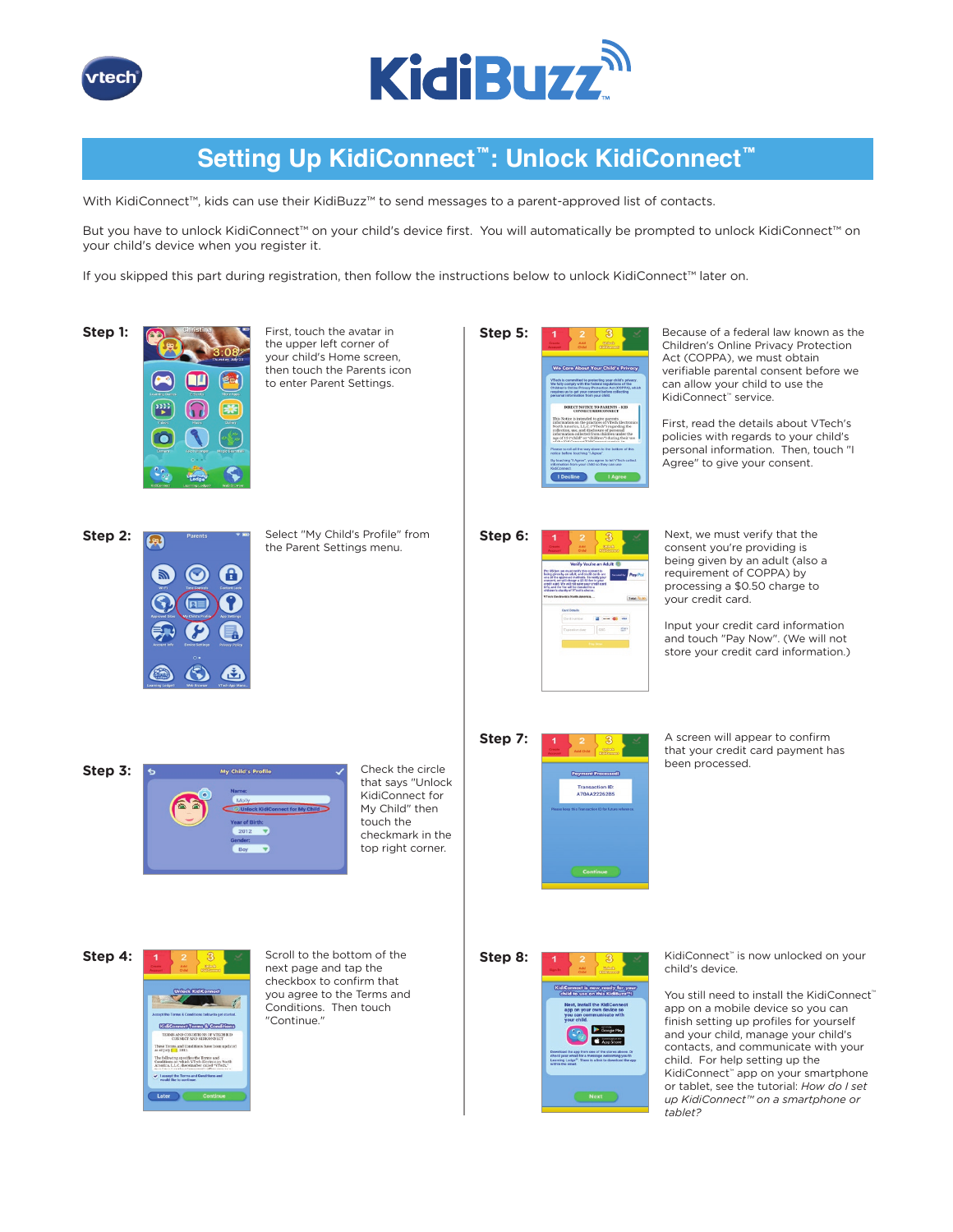



# **Setting Up KidiConnect™: KidiConnect™ Smartphone Setup**

KidiConnect™ is compatible with the following smartphones:

- iPhone 5 or above with iOS 8 or above
- Android smartphones with Android 4.4 or above and a suggested resolution of 800x480 or above

Tablets that meet the operating system requirements can also be used. The display is not optimized for a tablet though so some graphical elements may appear out of alignment.

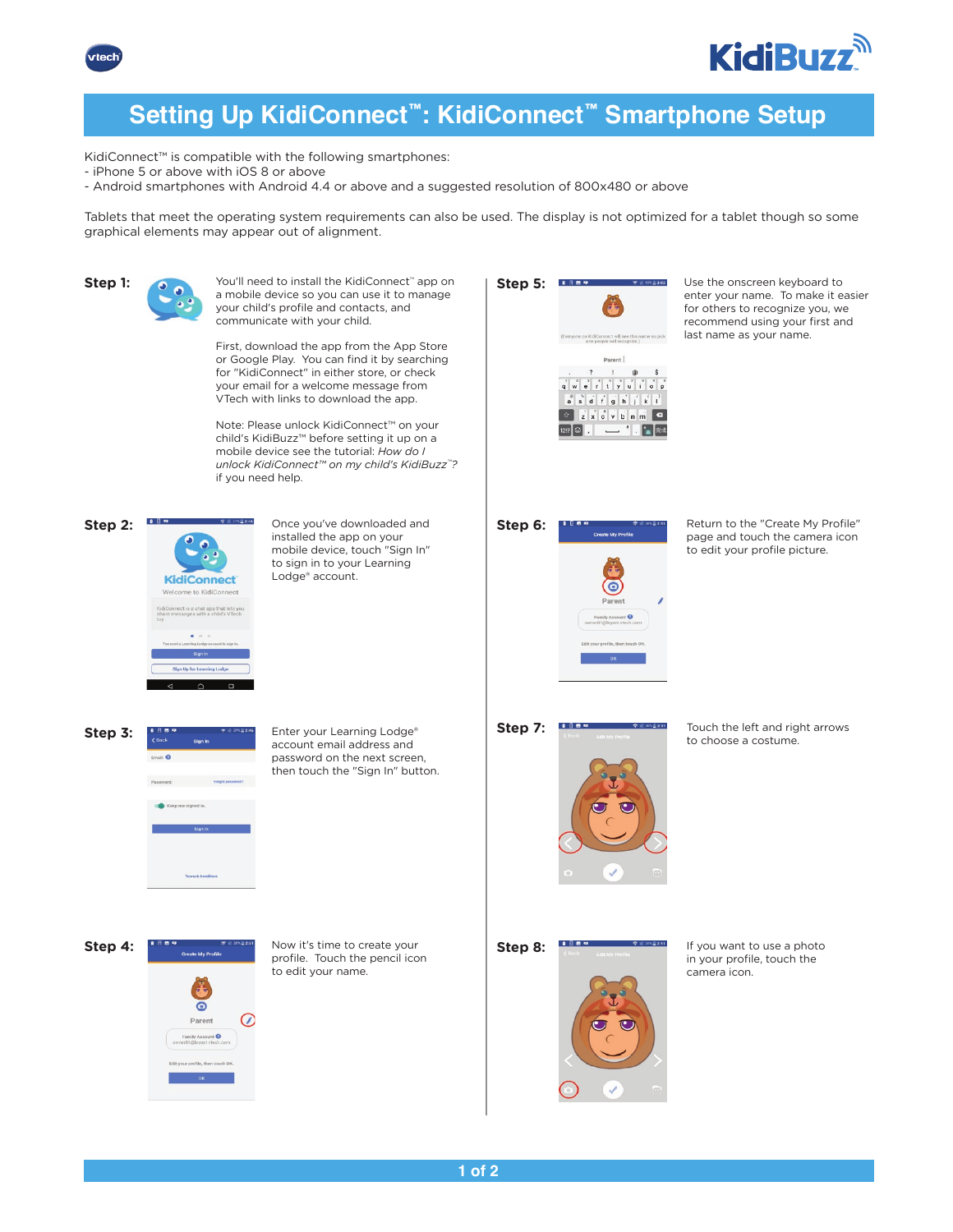



# **Setting Up KidiConnect™: KidiConnect™ Smartphone Setup**



**Step 9:**  $\begin{array}{ccc}\n\text{First} & \text{First} \\
\text{First} & \text{first} \\
\text{Second} & \text{first} \\
\text{Second} & \text{first} \\
\text{first} & \text{first} \\
\text{first} & \text{first} \\
\text{first} & \text{first} \\
\text{first} & \text{first} \\
\text{first} & \text{first} \\
\text{first} & \text{first} \\
\text{first} & \text{first} \\
\text{first} & \text{first} \\
\text{first} & \text{first} \\
\text{first} & \text{first} \\
\text{first} & \text{first} \\
\text{first} & \text{first} \\
\text{first} & \text{first$ a photo or touch the album $\Box$ icon to choose a photo from your album.



Tom

 $\triangle$ 

**Step 13:** Next, you'll be asked to set up your child's profile. Follow the same steps to edit your child's profile name and image and touch "OK" when you're done.





default avatar selections, touch the avatar icon.

| --                                                                            |                           | $R = 204 = 2.51$ |
|-------------------------------------------------------------------------------|---------------------------|------------------|
|                                                                               | <b>Edit Tom's Profile</b> |                  |
|                                                                               |                           |                  |
| Do you want to invite any family members<br>to chat with your child?<br>Later |                           | Yes              |
| Edit your child's profile, then touch OK.                                     | oĸ                        |                  |
|                                                                               |                           |                  |

**Step 14: CHELE STEP SECONDER STARBULGERY** Once you've finished setting up your profiles, you'll be asked if you want to invite any family members to chat with your child. Select "Yes" if you'd like to do that now or "Later" to do it another time.

> Note: If you'd like to add a second parent to your family, you will need to invite them like any other family member.



**Step 11:** Then touch an avatar to choose it.

| tep 15: | .                  | <b>Create My Profile</b>  | 77 E 204 E 201 |
|---------|--------------------|---------------------------|----------------|
|         |                    |                           |                |
|         |                    |                           |                |
|         |                    |                           |                |
|         |                    |                           |                |
|         |                    | Parent                    |                |
|         | Share with Friends |                           |                |
|         |                    |                           |                |
|         | Android Beam       | Omail<br><b>Messaging</b> | Bluetooth      |

Ō

 $\mathbf{f}$  $\geq$ Email Copy to<br>clipbeard

**Step 15: If If you selected "Yes", choose how you** would like to send the invitation then follow the steps you would normally follow for the type of message you selected.



**Step 12 Once you're satisfied with** your profile, touch "OK" to move on.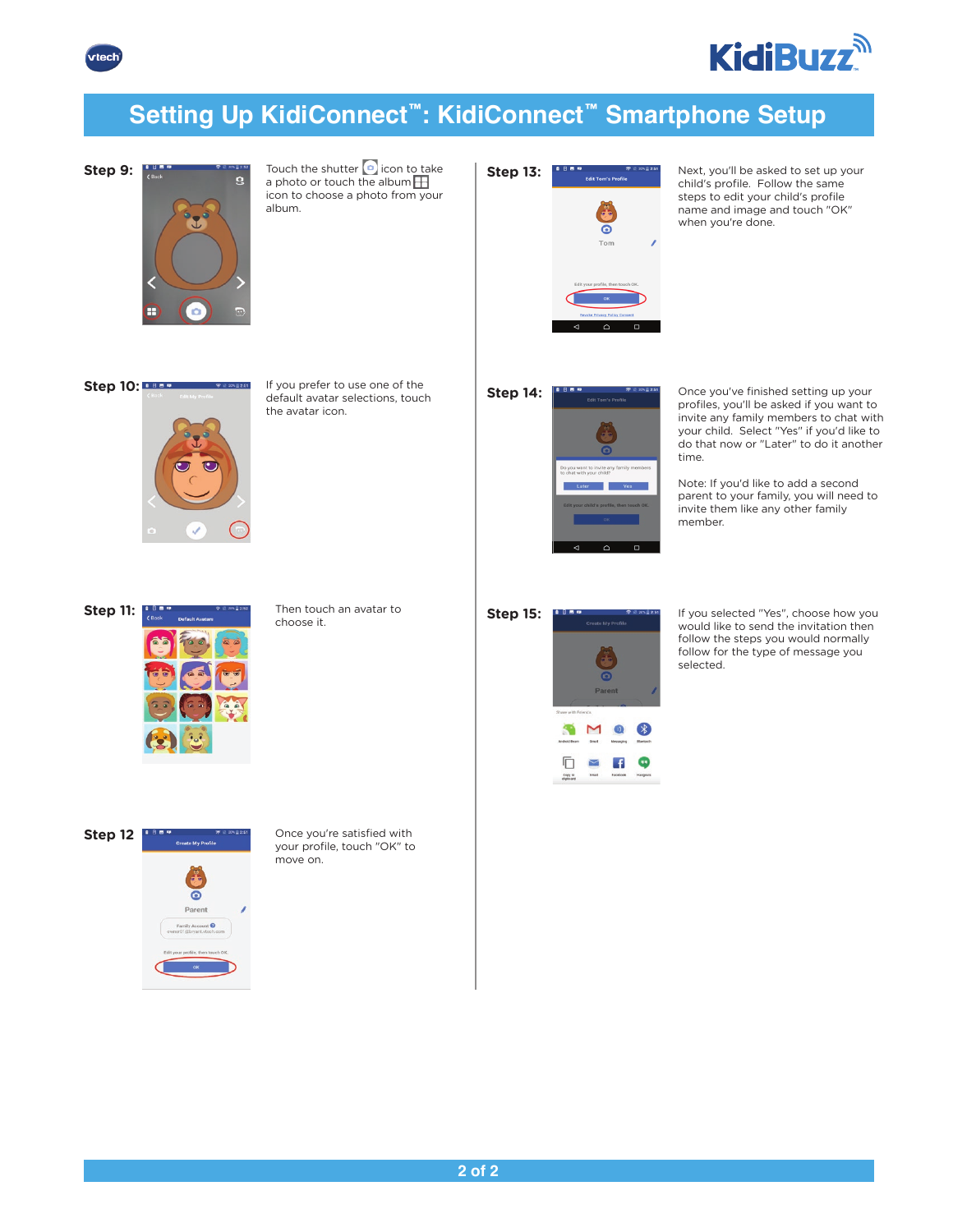



# **Setting Up KidiConnect™: KidiConnect™ Edit Profile**